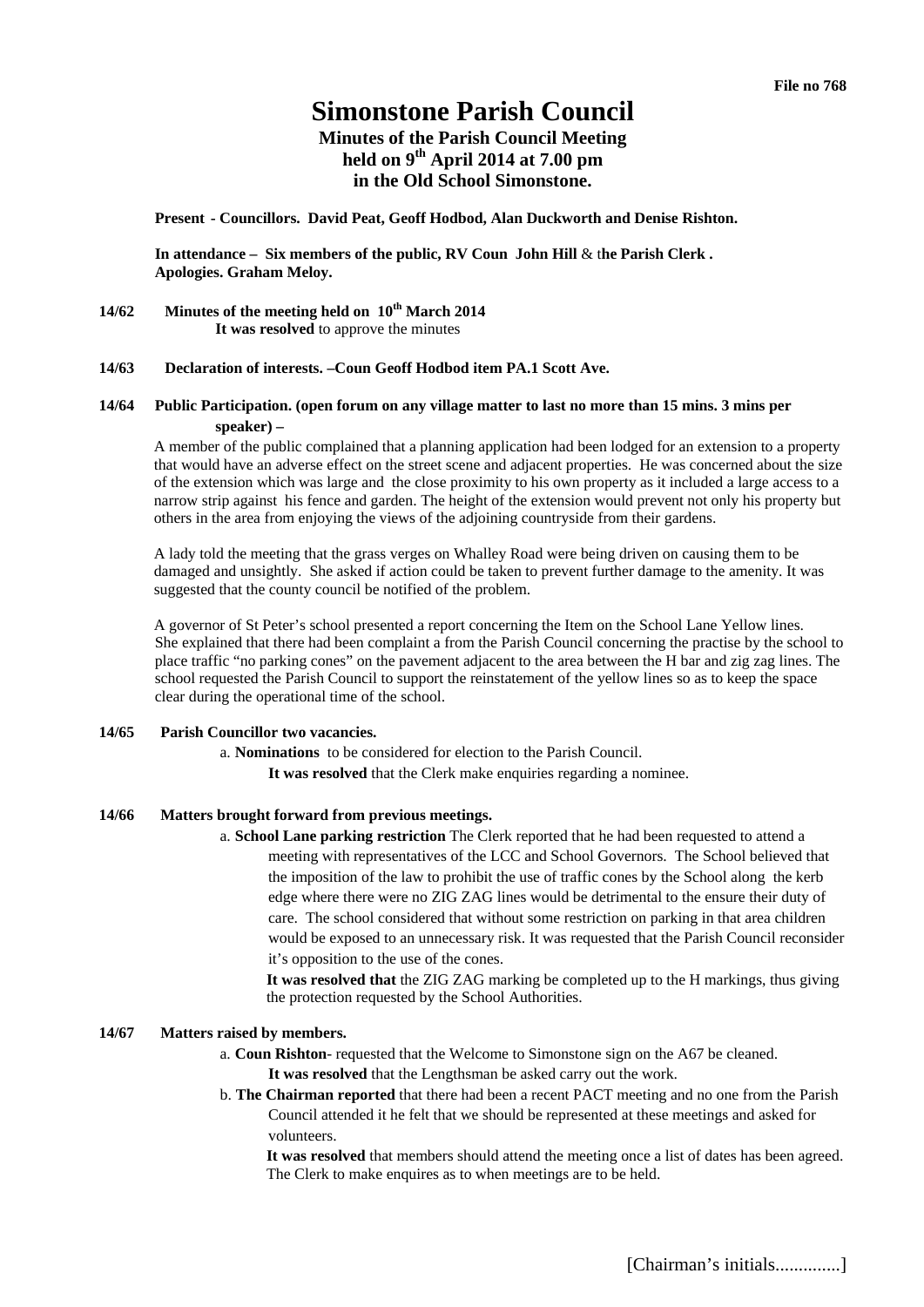#### **14/68 Working Parties**. **The Chairman to report.**

- a. **Governance Working party-** Standing Orders Code of Conduct. A request for clarification has been requested from the monitoring officer. The Clerk reported that he had met the Monitoring Officer concerning the governance issues that had arisen. **It was resolved** to note the report. Coun Duckworth left the meeting.
- b. **War Memorial;** Working party Chairman reported that he had contacted the regiment of the four soldiers whose names were not on the Simonstone War Memorial both the Canadian Regiment and the Household Cavalry Association had offered to give financial assistance towards meeting the cost of providing a memorial. He showed the meeting suggestions which would form the basis of the Faculty application. He suggested that the annual civic service would be a fitting occasion for the dedication of the war memorial, possibly at a time nearer Remembrance Sunday in November.

**It was resolved to** accept the proposals and proceed with the suggestions and to apply for a faculty after agreeing the ideas with the St Peter's Church and the Diocese.

**14/69 Dioceses of Blackburn** – notice of the intentions to change the legal name of St John the Evangelist Read and Whalley to St John's , Read and St Peter's, Simonstone. The Parish Council is asked to give it's formal consent to the change.

**It was resolved to** consent to the change of name as requested.

## **14/70 LCC**

 **.** 

- a. **the Parish Council** is requested to confirm it's continuation of its membership of the County Council PROW Lengthsman Scheme.
	- **It was resolved to** continue membership of the scheme**.**
- b. **Finger Post** The repositioning has been ordered but there will be a delay in carrying out the worked due to sickness.
	- **It was resolved that** the Clerk make enquires as to when the post would be moved.

## **14/71 RVBC –**

a. **The dates** of the forthcoming meetings of Parish Councils Liaison Committee for 2014/15 are as follows:-12 June; 11 September; 30 October 2014 29 January and 26 March 2015. all starting at 6.30pm

**It was resolved that** Coun Peat would attend the meetinsg on12 June, 11 September and Coun Hodbod would attend the meeting on 30th October.

- b. **Commemoration of the 100yr Anniversary of WW1.** The Borough Council is offering the following ;
	- i To plant an Oak Tree in each Parish
	- ii To provide Poppy seeds for distribution to schools or volunteers for sowing in appropriate areas.

**It was resolved** to apply for both offers and that the tree to be planted in the parish garden after consulting the owners to the properties facing the garden.

- c. Ribble Valley may give some make funding available towards meeting the costs of updating the War Memorial.
	- **It was resolved** to that the Parish Council apply for funding to assist the project.
- d. **Review of Polling Districts** and Places- Boundaries of Polling District, locations and the suitability of polling places. Consultation ends 30 June 2014.

**It was resolved** to confirm no changes to the existing boundaries note the report.

# **14/72 Christmas Party –**

a. **The Clerk reported** that there would be a 50p increase in the meal price this year**.**

b. Entertainment.

**It was resolved** to accept the price increase and that Ron Mason be engaged to provide the entertainment.

## **14/73 Planning- White Hill Footpath –**

a. **The County** Enforcement Officer. A meeting is being arranged with the Land owner and there it is unlikely that there will be any further information until after the Parish Council meeting.